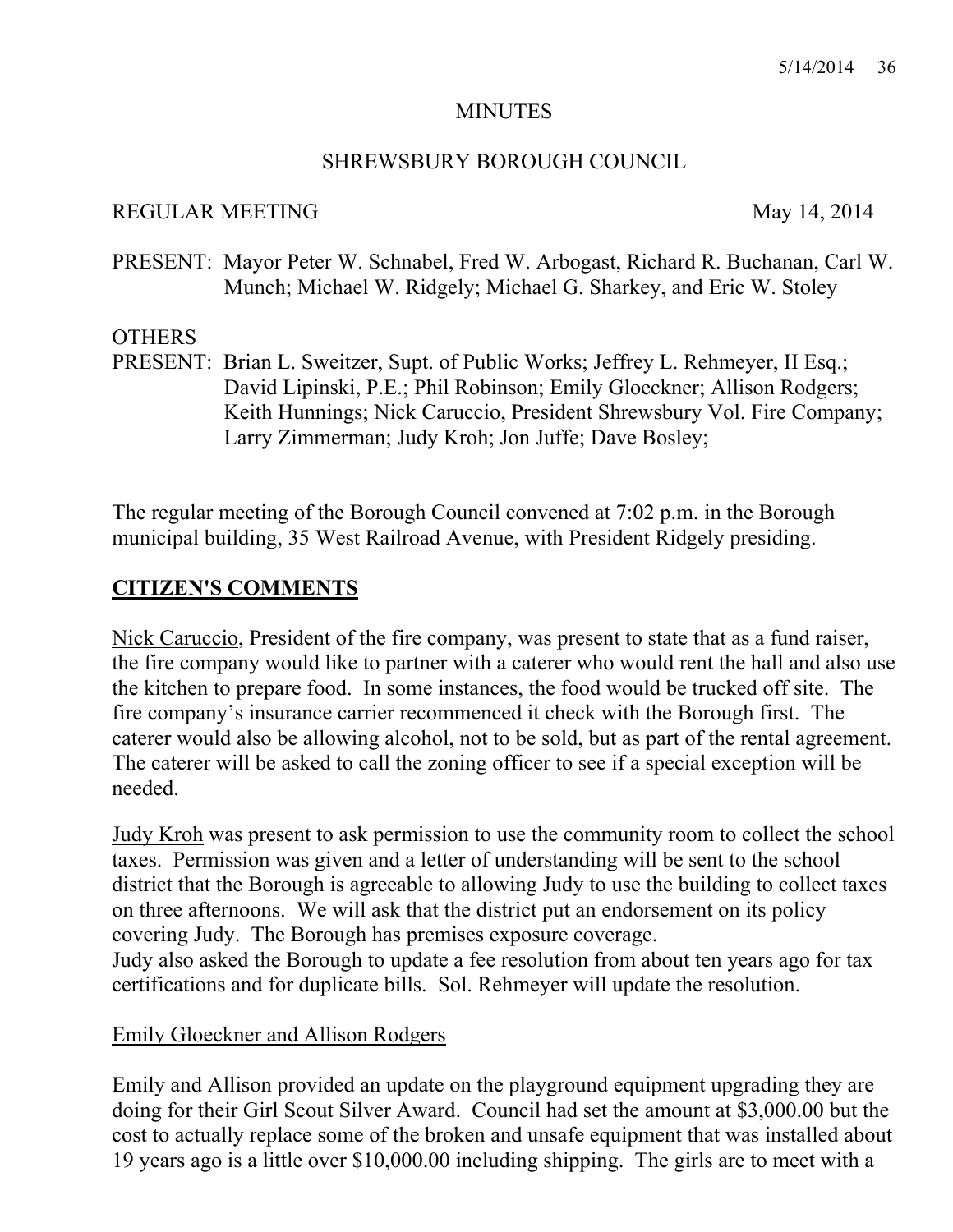representative from General Recreation in June and Council suggested they wait until shortly after the June Council meeting so Councilman Skoglind can review the budget to see if the shortfall can be made up for the equipment purchase. The girls want to start removing the unsafe equipment very soon. Permission was granted to remove the equipment. They are going to have volunteers spread wood carpet next week.

## **APPROVAL OF MINUTES**

The minutes of the April 9 meeting were approved by mutual consent by those who were at that meeting.

## **APPROVAL OF EXPENDITURES AND REPORT OF ACCOUNTS**

 C. Skoglind submitted the expenditures and report of accounts for April but there were some questions so they will be approved next month.

## **BILL LIST**

The bill list for April was presented: General account: check numbers 12181 thru 12224; Water account: check numbers 5152 thru5171; Sewer account: check numbers 4796 thru 4807; Highway Aid account: none.

- E. Stoley moved to approve the bill list for April, 2014.
- F. Arbogast and R. Buchanan seconded. The motion carried with all in favor.

## **APPROVAL OF PAYROLL REGISTER**

- E. Stoley moved to approve the April 14 and 28 payroll registers.
- C. Munch and R. Buchanan seconded. The motion carried with all in favor.

## **SUBDIVISION & LAND DEVELOPMENT**

### 21 South Hill Street Land Development Plan 7 Apartments

Open items from the April 28 Planning Commission minutes were reviewed. The current four inch water main in Hill Street will not support operation of a fire hydrant that Fire Chief Myers would like to see placed in front of the building. The Borough has plans to replace the main at some point to a six inch main that would support a hydrant. Mr.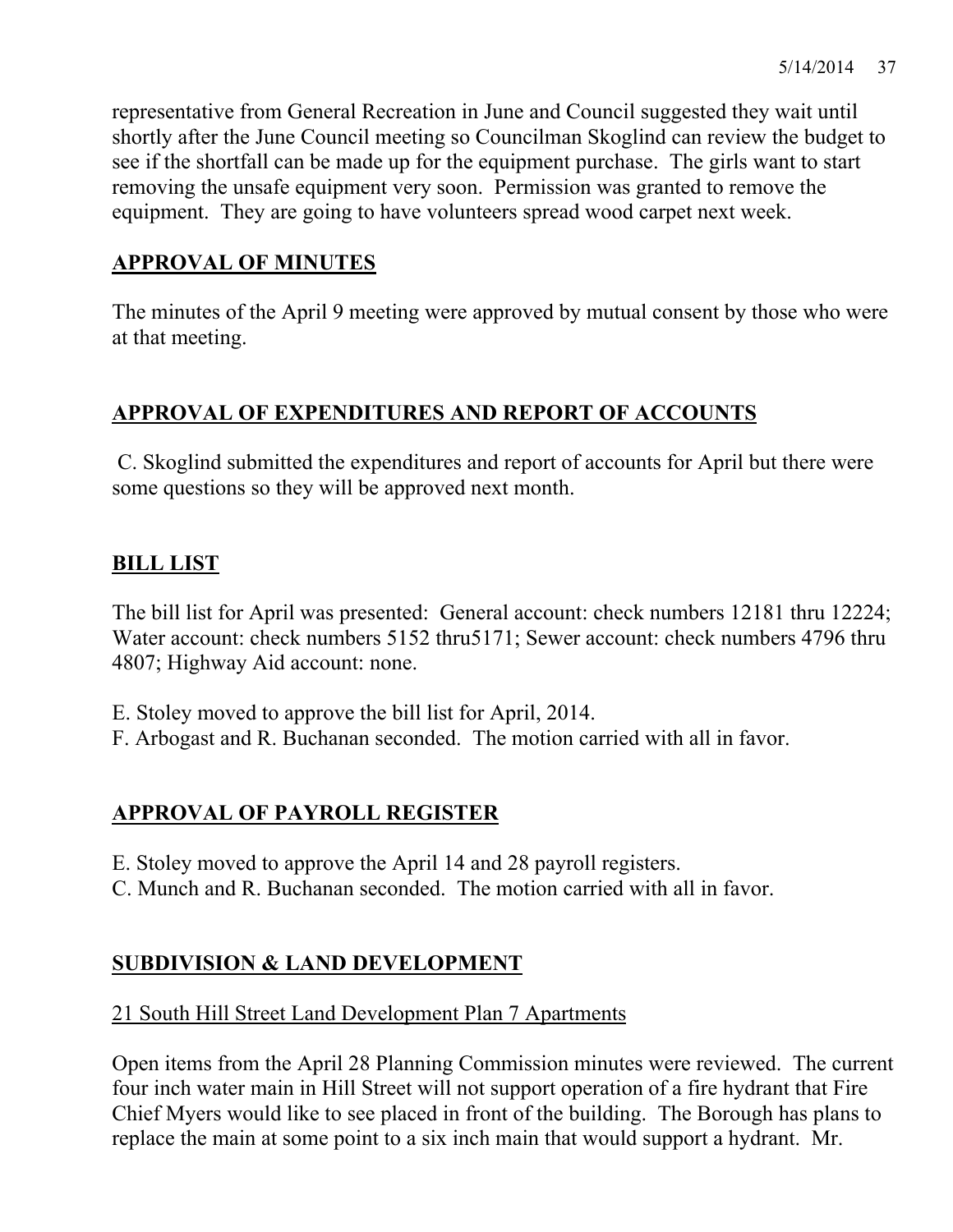Robinson stated that a fire hydrant will be placed at that time and it was agreed that the location will be marked on the plans showing future placement of the hydrant.

E. Stoley moved to approve the land development plan conditionally upon the following:

1) Payment of all fees related to the proposed EDUs;

2) Payment of all other fees by July 9 (amended later);

3) Planning module not to be submitted until the EDUs are paid for;

4) An additional secondary access to be added to the building in accordance with the building code;

5) Knox box will be installed per building code;

6) A 'fire department connection' (FDC) will be placed on the building due to the installation of a working sprinkler system per building code;

7) A white reflective sign with bold red capital letters stating "FDC" to be placed over the fire department connection visible from the street per building code;

8) A fire hydrant shall be placed in front of the building at such time as the water main in Hill Street is upgraded to a six line by the Borough. An 'X' to be placed on the plans showing future placement of the hydrant.

F. Arbogast seconded.

E. Stoley moved to amend the motion that all fees are to be paid by August 13 and then the plan will be recorded, with the other items to be addressed thereafter.

F. Arbogast concurred with the amendment.

E. Stoley further moved to amend the motion that the EDUs are to be purchased, if available, by August 13.

F. Arbogast concurred with the amendment.

M. Sharkey asked that since he owns property within 300 feet of this property, should he abstain from voting and the answer was no, that he can vote.

Mr. Robinson voiced no opposition to the motion, as amended, and further consented to resolving all items explained as conditions.

The motion carried with one no vote, M. Sharkey.

#### 21 South Hill Street Planning Module

R. Buchanan moved to authorize President Ridgely to sign the sewer planning module. C. Munch seconded. Roll call vote:

| Arbogast | yes, in favor |
|----------|---------------|
| Buchanan | yes, in favor |
| Munch    | yes, in favor |
| Sharkey  | no, opposed   |
| Stoley   | no, opposed   |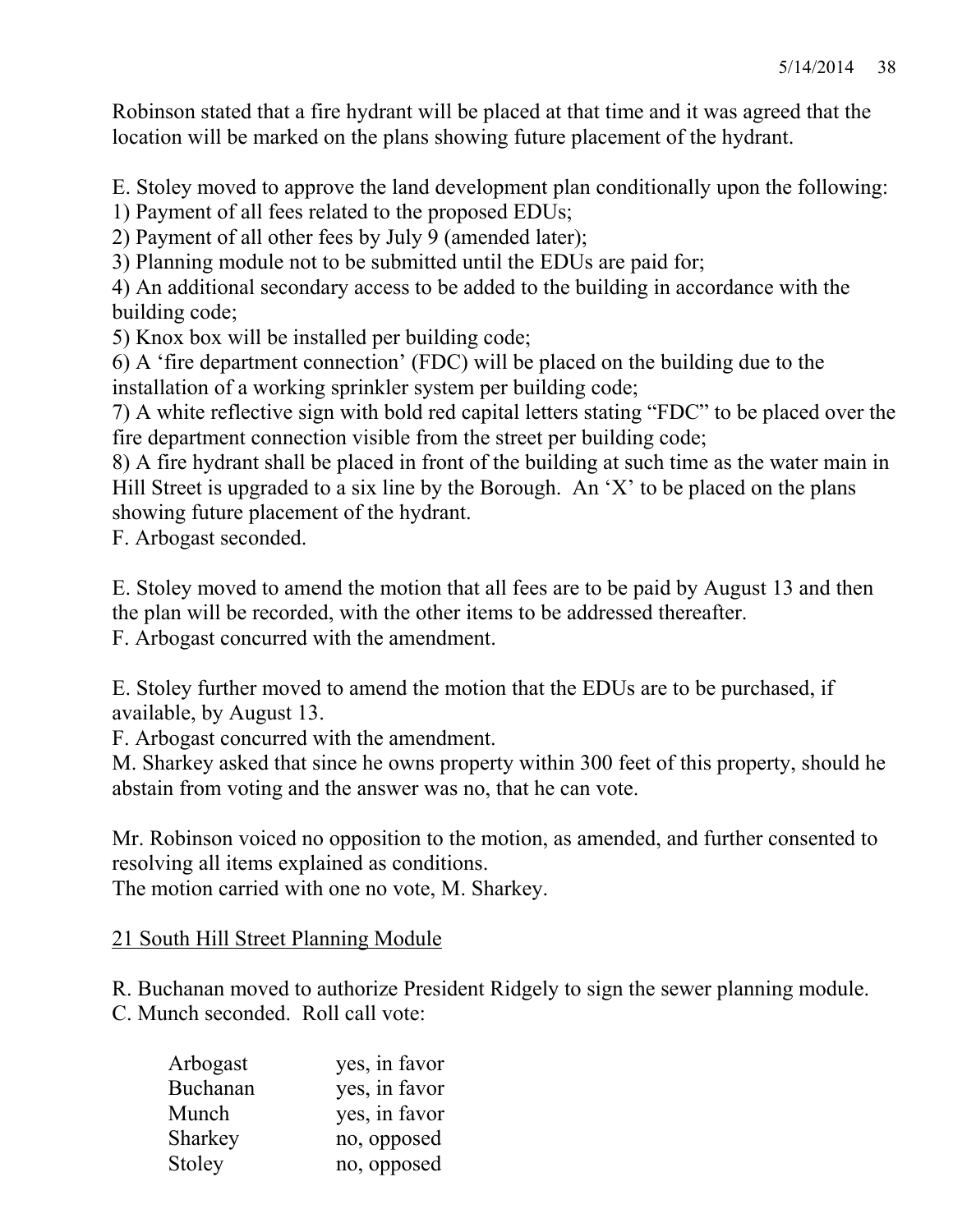Ridgely yes, in favor

Covington Ridge III and 412 North Main Street

Jon Juffe was present to state that he did submit a letter to withdraw the five waivers requested for this project.

E. Stoley moved to allow and acknowledge the letter of request to withdraw the waivers. M. Sharkey seconded. The motion carried with all in favor.

Juffe would to still like to meet with E. Stoley and the subdivision committee and he was told that the committee will meet with him provided he submits an agenda prior to the meeting and that no advice will be given.

Juffe would like to submit a preliminary plan that will not show all of the items required in the ordinances for a preliminary subdivision plan in order to give enough information for Council to then act on the waivers requested.

Sol. Rehmeyer suggested to Juffe that he submit a meaningful attempt to comply with the ordinances and show justification on the plan why the waivers are being requested (as required by ordinance and the Municipalities Planning Code) and why the developer can't meet the requirements of the ordinances. Based upon the information provided, Council can then determine if it received enough information and if such information would warrant the grant of relief requested in the waivers. Also, prior plan approval of the old Covington Ridge III shall not justify automatic approval of a waiver requests or a presented plan now.

## **Codes Enforcement** – Keith Hunnings

Five permits were issued. Keith stated he was contacted today by a passerby who told him the north wall at 3 South Main Street looks like it's ready to fall. Keith did look at the wall and the wall is leaning out and the base of the wall is crumbling. He spoke with the tenants and told them that they should start looking for other accomodations that the building is unsafe. Commonwealth Codes will inspect the wall today and the building will be posted as unsafe. The property owner was not able to be reached.

The owner of the storage facility on Onion Boulevard would like to install a fence around the property that would prohibit the Borough's access to the sewer right-of-way, however, the property owner is cooperative in that he has agreed to place three gates in the fence for access by the Public Works Department. A letter from the property owner was submitted and Sol. Rehmeyer will prepare an easement agreement for access to our sewer lines.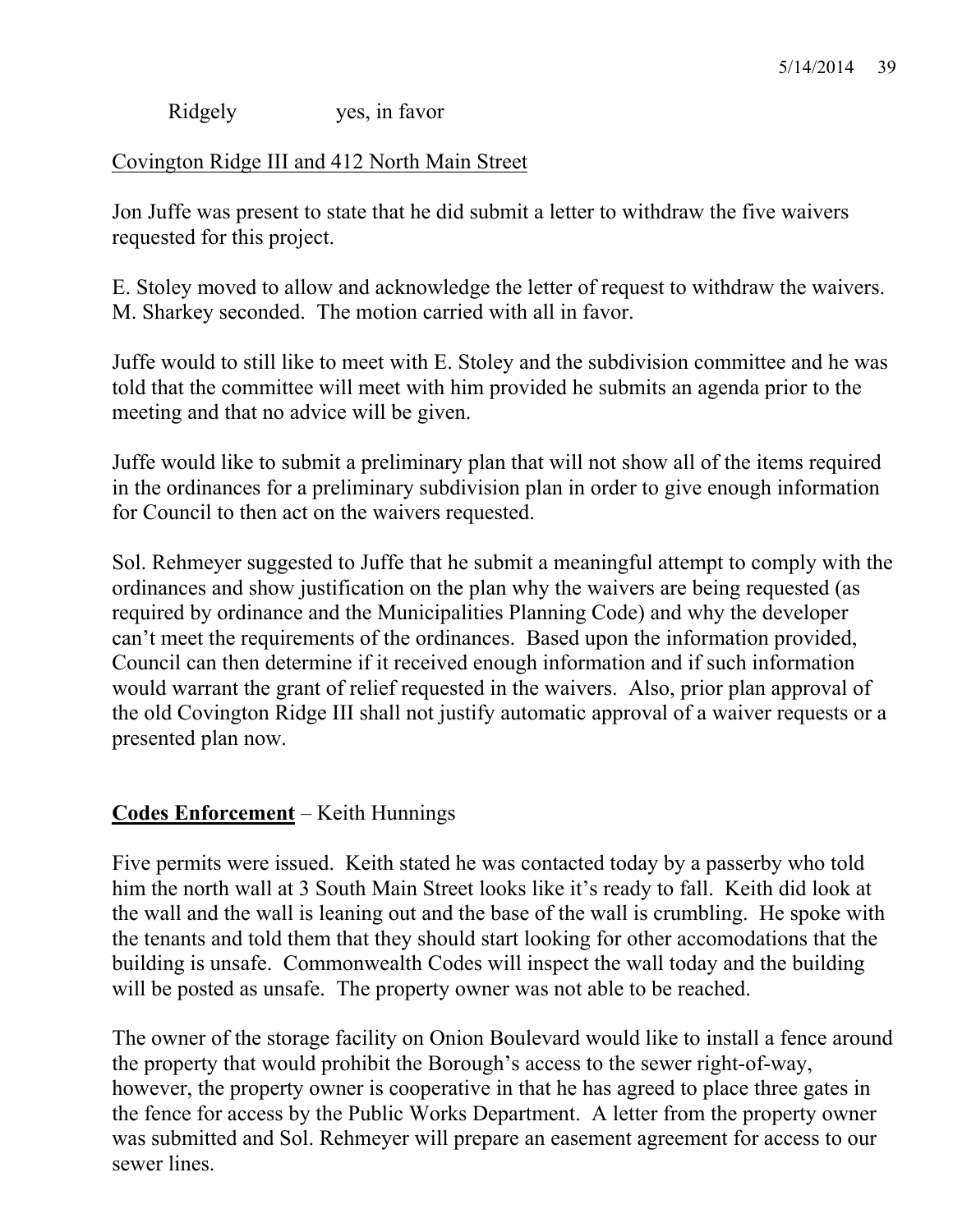There was a complaint about a bridge crossing at the stream on 15 Kratz Road that blocks and floods. The property management company is cooperating. A complaint was received about a loud pick-up truck and a commercial truck parked along the street. Keith spoke with the individuals to ask for cooperation as to the loud noise. The truck leaves around 4:00 a.m. and disturbs the neighbors. There is no violation as far as the commercial truck being parked along the street on Greenview Drive. He is closing this complaint out.

#### **Southern Regional Police Department** – Mayor Schnabel

Mayor Schnabel highlighted the March police report.

Mayor reported the individual who supplied drugs to a minor that resulted in her death was charged and processed. Those who were involved in vandalism several months ago have also been charged and processed. There will be a presentation here on May 20 on the new GPS system that will be installed in the police cars. R. Buchanan presented a report showing patrol time for the current year as Glen Rock Borough 14.1%; New Freedom Borough 28.7%; Shrewsbury Borough 31.71%; Stewartstown Borough 25.46%.

## **Water & Sewer** – Richard R. Buchanan

#### Hill Street Water Line Replacement

Eng. Lipinski provided a cost estimate to replace the four inch transite water main with six inch plastic including water services that are the Borough's responsibility, along with the paving. The total cost estimate is \$140,000.00. The project is not budgeted for 2014. This will be discussed next month when C. Skoglind is present.

#### Smith Well SRBC Report

The Borough's professional geologist, Mike Napolitan, is finishing the Smith Well report and it will be submitted next week. The Susquehanna River Basin Commission is reviewing the Blouse Well report. Mike doesn't believe there are any significant problems with recharge and numbers prove the current permit conditions. Supt. Sweitzer learned the SRBC will not look at the applications until late fall or early winter.

## **Public Roads & Lighting** – Michael G. Sharkey

#### Street Sweeping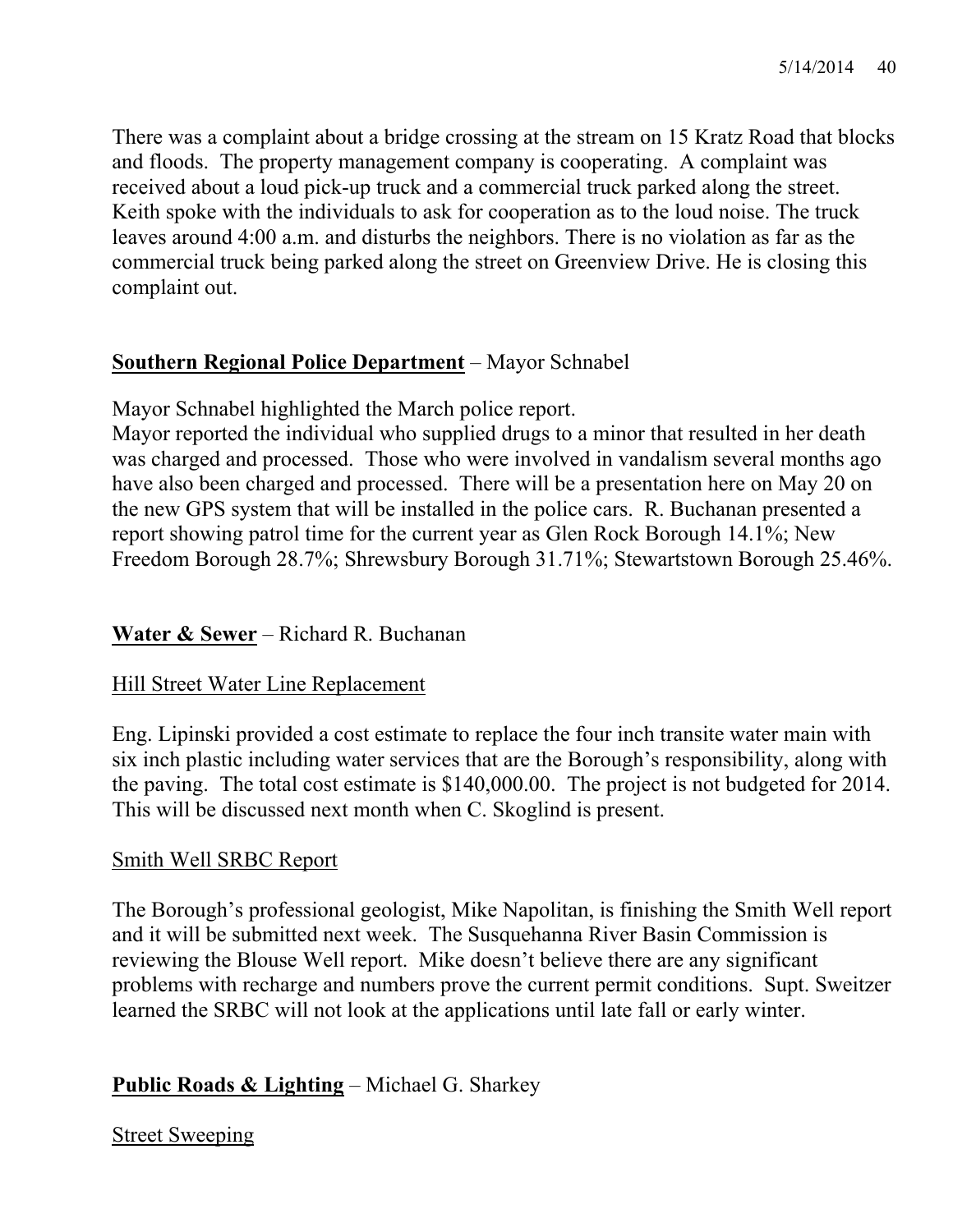The street sweeping is complete at a final cost of \$5,700.00 as opposed to 2013 which was \$6,547.50.

### Annual Road Inspection

The Roads Committee and Supt. Sweitzer need to schedule a tour to rank the roads, identify immediate problem areas, and develop a new five-year road replacement plan.

### **Public Lands, Buildings and Finance** –

#### **ENGINEER'S REPORT**

#### Memorandum of Understanding

The County has not returned an executed copy as yet.

#### 95 East Forrest Avenue/AutoZone

Eng. Lipinski received the revised traffic impact study and is waiting to complete the review pending the status of the plan. Discussed further under Solicitor's Report.

#### Heathcote Glen II, Phase III

New Freedom Borough has issued a capacity letter but the planning module will not be processed until after the eight EDUs in the Township have been verified.

#### Projects Out for Bid

The Southern Farms sanitary sewer lining, phase 2 with a construction estimate of \$350,000.00 and the replacement of the sanitary sewer truss pipe along Tolna Road, construction estimate of \$50,000.00 are both out for bids.

#### Community Block Grant Applications

Council chose the water main lining project on Covington Drive as the first project and the street repairs on Essex Circle Drive as the second project for the block grant applications.

E. Stoley moved that the resolution for funding should be the Covington Drive water main lining project first and second, the street repairs on Essex Circle Drive. M. Sharkey seconded. The motion carried with all in favor.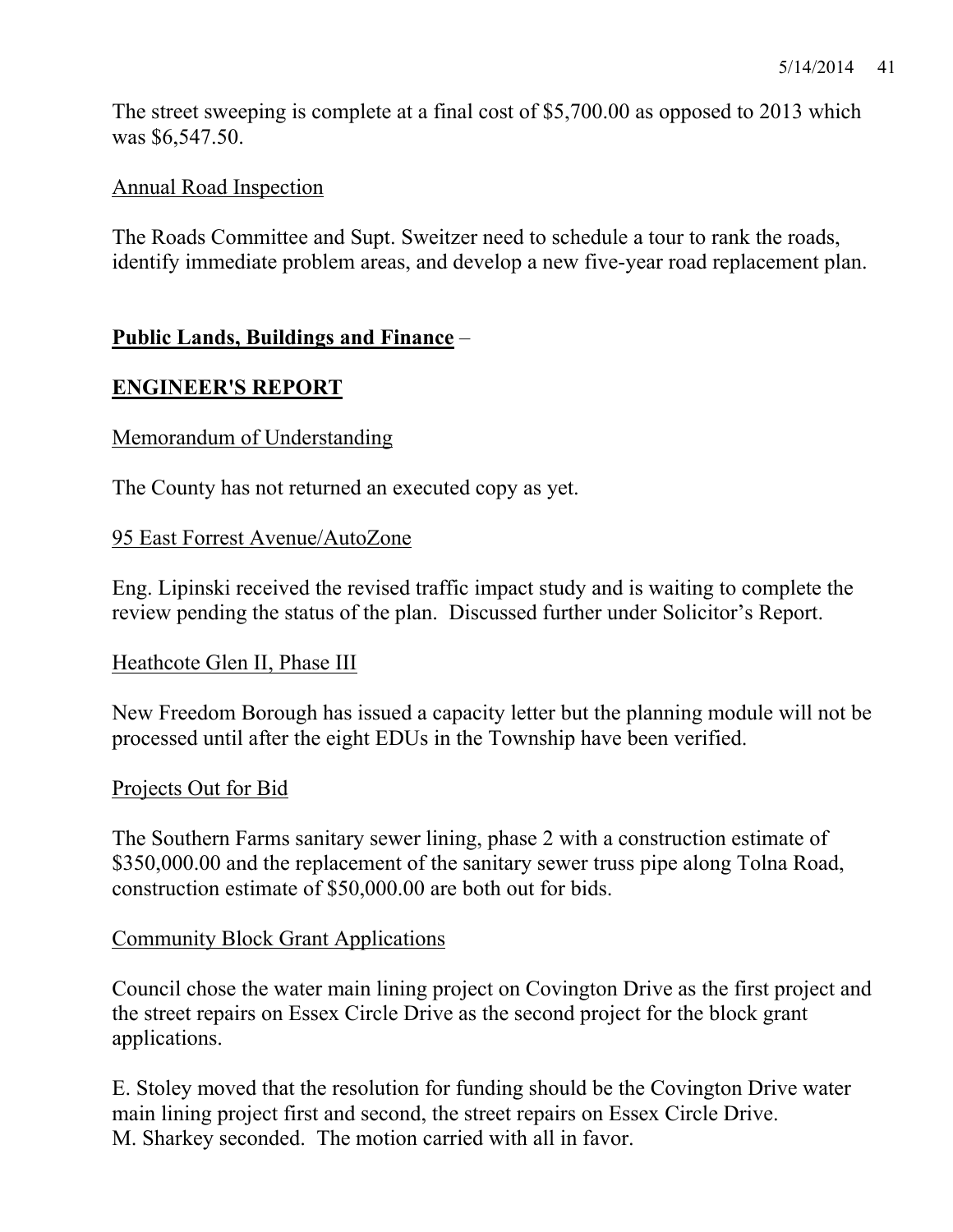E. Stoley moved to authorize the President and Secretary to sign the block grant application.

R. Buchanan seconded. The motion carried with all in favor.

### Johnson Controls Scoping Meeting

No highway occupancy permit is required since there is no access onto State roads. It is part of the PennDOT project to do the improvements first on Wolfe Road and Route 851 and this must link with the proposed Exit 4 DDI. Mike Gillespie of PennDOT stated the decking is bad under the I-83 bridge.

#### Johnson Controls Sewer EDUs

Eng. Lipinski has the sewer planning module for 23 sewer EDUs and Gary Stewart had transferred all of his remaining EDUs (62) to Johnson Controls. There is a concern that some of the other owners of property in the park do not have capacity in which to expand or build. Assigned capacity within the park has been shifted to accommodate actual use, but it will become crucial that the capacity be reviewed and permanently assigned to each parcel as a resolution imposing fees and penalties for excessive and unauthorized use will be adopted by the Municipal Authority.

#### Traffic Sign Management

Supt. Sweitzer reported the Borough's traffic signs have been inventoried and a replacement schedule has been documented. The Borough is in compliance with the Federal directive.

# **SOLICITOR'S REPORT**

## Heathcote Glen II, Phase III

The Chief Counsel to the PUC provided an opinion on serving the lots in the Township through a bulk water meter located in the corner of lot 7. It would be a private system managed by the HOA, which would be a management company. There would be individual meters at each for the sewer billing. Sol. Rehmeyer would review the HOA documents to protect the Borough's interest and for ease of bill collection.

#### Estate of Antonio Davenport, 13 Tree Hollow Drive

A lien was filed for \$654.51 for mowing charges and fees from 2013. The attorney for the estate is trying to work out a deed in lieu of mortgage foreclosure so the property does not sit vacant for a long time. The water is turned off for non-payment.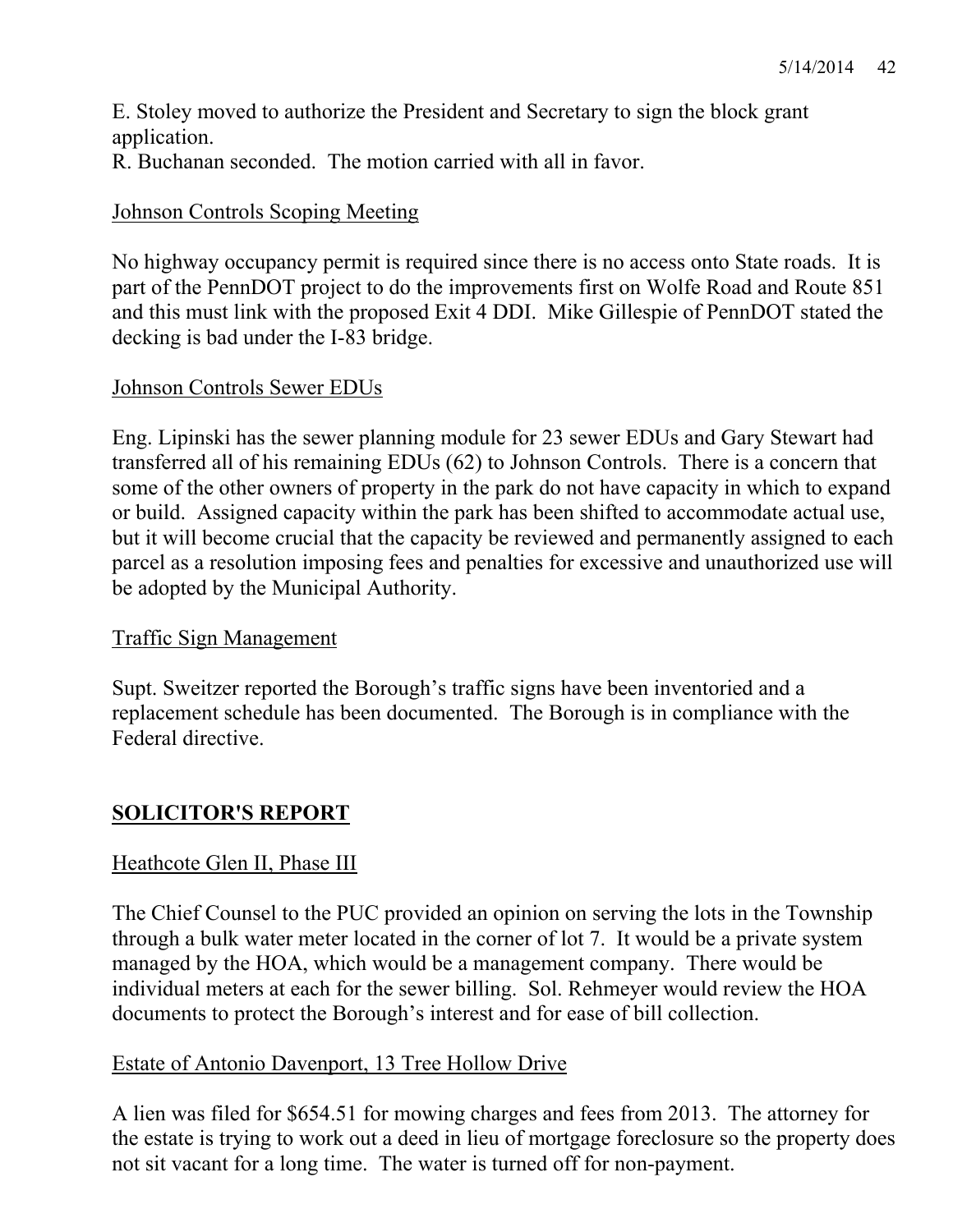## 95 East Forrest Avenue AutoZone

The Zoning Hearing Board denied the special exception request and the property owner has filed an appeal. The Borough has started the process to defend the appeal and the property owner may file another application to clarify some items that were questioned in the hearing decision. Mr. Davis is suggesting a meeting be held to discuss the items of concern in the Zoning Hearing Board's decision. The current land development plan has an extension in place until July 9 and Sol. Rehmeyer suggested adjustments be made or a new plan filed. Sol. Rehmeyer is suggesting that Supt. Sweitzer (Chairman of the Wellhead Protection Committee), Eng. Lipinski and himself meet with Mr. Davis. E. Stoley and R. Buchanan stated they could be present if Mr. Davis agrees. The applicant would apply to the Zoning Hearing Board again. The meeting might be held on Friday, May 30<sup>th</sup>. If necessary, a later date will be selected.

### Snow Removal and Snow Emergency Ordinances

Draft ordinances for snow removal and snow emergencies were included in Sol. Rehmeyer's report for review. There was discussion regarding clearing snow from hydrants and it will be left as it is now which is a clearance of three feet.

## **Public Safety, Welfare and Personnel** – Fred W. Arbogast

#### Public Works Vacancy

Over 60 applications/resumes were received with four candidates being interviewed in person.

F. Arbogast moved that Mark Ayres be hired as a utility person starting in June at \$13.00 an hour with a raise after 30 days and when his CDL is obtained and subject to 90 days probation, drug and alcohol testing and background check. M. Sharkey seconded. The motion carried with all in favor.

## **Secretary's Report** – Cindy L. Bosley

#### Abandoned Home and In-Ground Pool

50 Covington Drive was sold at a Sheriff's Sale in April and there is a large in-ground pool holding stagnant water. There is no cover on the pool. The Secretary will ask the Zoning Officer to send an enforcement notice giving the bank or third party purchaser a